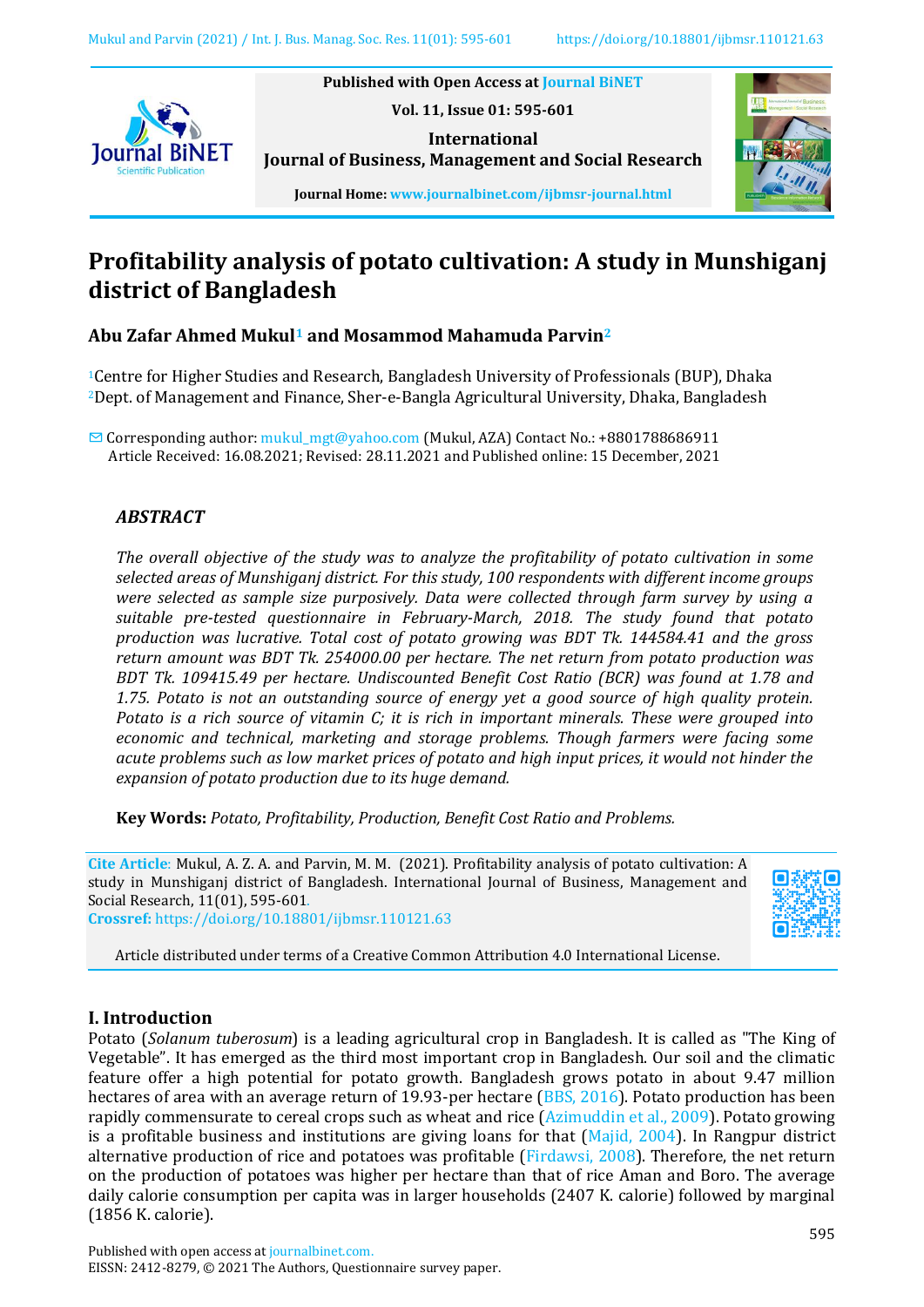## Profitability analysis of potato cultivation

In two districts of Bangladesh i.e. Bogra and Munshigonj yield per acre hectare was much higher Munshigonj (25009 kg) than that of Bogra (13278 kg). The estimated average net return per hectare was TK. 7211, which was higher in Munshigonj (TK. 8751) than in Bogra (TK. 4953) [\(Elias et al. 1982\)](#page-5-2). While in Thakurgaon the gross returns per hectare were BDT 206623. The net returns were BDT 77296 and 93563, respectively, on total and cash costs. The gross returns per hectare were BDT 206623 (Yeasmin, 2008). Evidence has shown that both full-cost and cash-based potato growing was profitable and institutional loans were lucrative in Bogra. The average potato production per acre was 800, 740 and 760 kg for small, medium and large farmers. Through loan support by RAKUB (contributes more than other institutional sources of loans) small-scale loan farmers, follow-up to medium and large farmers, was increased income [\(Majid, 2004\)](#page-6-0). In Mymensingh, potato growing was profitable under institutional credit. Sonali Bank Ltd. was more involved than any other institutional source as a potato finance agency. The average potato yield per hectare was 30732, 28934 and 28043 kg for small, medium and large farmers, respectively. The results indicate highest benefit for small loan farmers [\(Hossain, 2008\)](#page-5-3). The profitability varies depends on different issues. Under this circumstance a preliminary survey was to analyze the profitability of potato cultivation in some selected areas of Munshiganj district.

# **II. Materials and Methods**

## **Sampling technique**

The study was conducted in five upazilas of Munshiganj district, which were: Sreenagar, Sirajdikhan, Tongibari, Munshiganj Sadar and Gazaria. A total of 100 potato farmers taking at least 15 farmers from each upazila were selected by random sampling technique.

## **Method of data collection**

Following the conventional survey techniques, primary data on resource availability and their use, input-output levels, prices of farm production and inputs, and some other information were collected by interviewing the farmers personally using a designed and pre-tested questionnaire in February-March, 2018.

#### **Data analysis**

Both fixed cost and variable cost were taken into account in calculating the cost of potato cultivation. Land use cost was calculated based on per year existing lease value of land. Irrespective of potato varieties, the profitability of potato production was examined based on gross return, gross margin, net return and benefit cost ratio analysis. The collected data were edited, summarized, tabulated and analyzed to fulfill the objectives of the study. The cost of purchased inputs and home supplied inputs were not calculated separately. The cost of potato cultivation can be broadly classified under the following two heads:

Land use cost

#### **a) Variable cost b) Fixed cost**

- Cost of seed
- Labor cost
- Fertilizers cost
- Machinery and animal cost and
- Interest on operating capital

**Cost of seed:** Seed cost the one of the main cost items for potato farms. Cost of seed is the money value of total costs of potato seed, purchased or kept from previous year by the farmers during Potato cultivation

**Human labor cost:** Human labor cost was another most important input in the production of potato. Labor cost includes both family labor and Hired labors because there was significant use of hired labor in this cultivation. Eight adult male hours were equivalent to one man-day and the opportunity cost principle was used to estimate the wage rate of labor.

**Fertilizer cost:** Fertilizer was one of the largest and the major cost items of potato cultivation. Cost of fertilizer included (Urea, TSP, MP, Gypsum etc.). Fertilizer costs were calculated at the prevailing local market rates.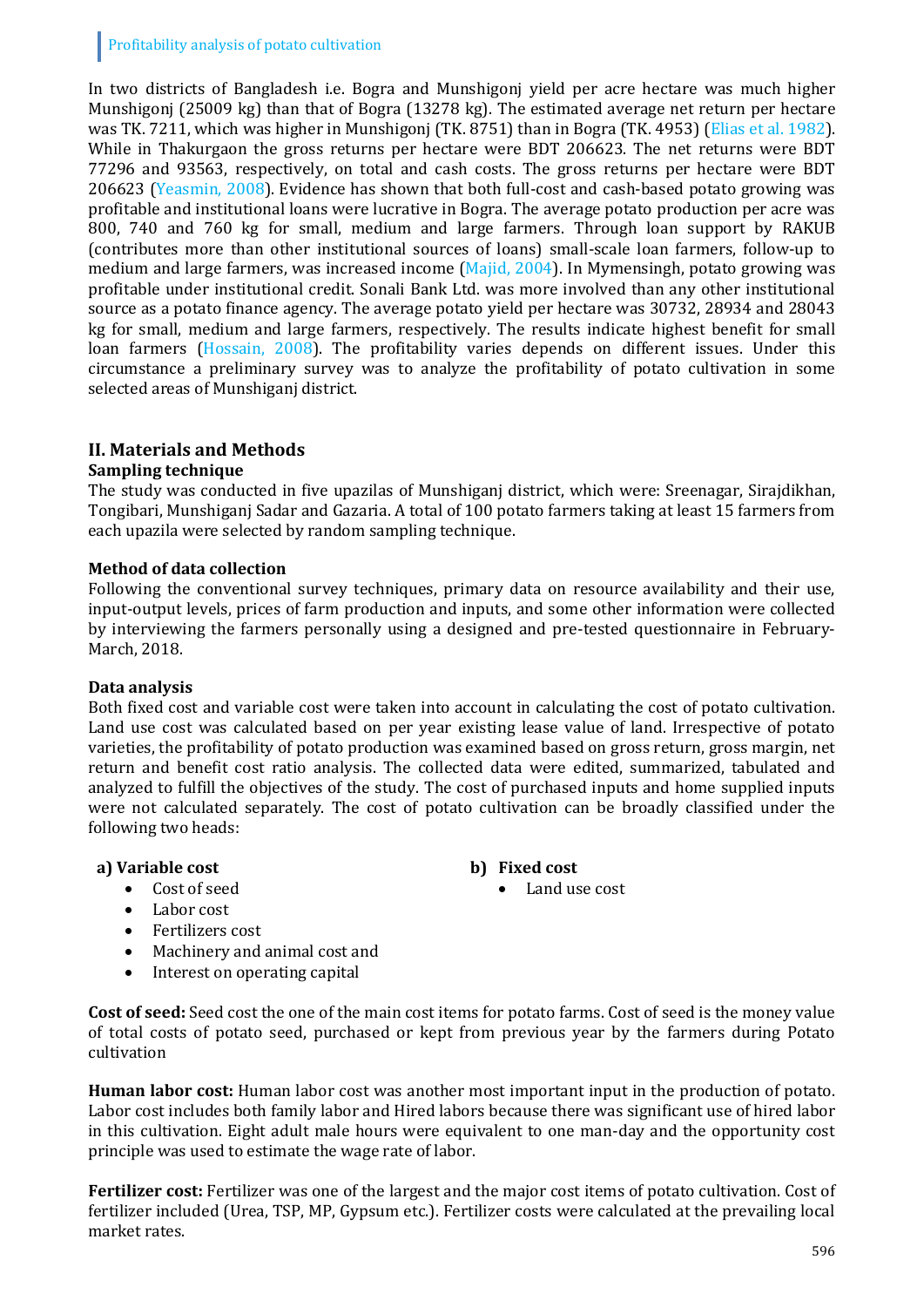**Animal labor cost:** Animal were generally used for laddering in land preparation and threshing. Most of the farmers of the study areas used their own animals. Sometimes they also hired power animals on pair hour basis. Animal labor included a pair of animals and an attended. An animal pair day consisted of six hours. For calculating animal labor cost, the cost of human labor was deducted from the cost paid for the services of a pair of with the ploughman, because the cost of attended was included in the human labor cost.

**Machinery cost:** The cost of machinery services was estimated based on the real costs incurred by farmers in potato. In the field of research, almost every sample farmer used electricity tiller and other land preparation and threshing machinery. They used power tiller hired mainly. An owner of power tiller provided both fuel and a driver to prepare and thresh the ground. The expense of the equipment included the service fee.

**Land use cost:** Depending on the location, topography and fertility of the soil, land use costs may vary for different points. Land has been used to cultivate potato for a span of four months from soil preparation to harvesting. In this analysis, cost for land use has been determined by taking into account the cash rental value of the land as the other alternative.

**Operating capital interest:** In this analysis, the amount of money required to cover the costs of inputs bought or leased was considered to be the operating capital. At a rate of 10 percent per year, operating capital interest has been estimated. Operating capital interest was measured with the formulation that follows [\(Mia et al., 2013\)](#page-6-1).

 $IOC = Alit$ 

Where,

| IOC= Interest on operating capital | $AI = Total investment / 2$        |
|------------------------------------|------------------------------------|
| I= Rate of interest                | $t = Total time period of a cycle$ |

## **III. Results and Discussion**

[Table 01](#page-2-0) showed per hectare variable cost of potato cultivation of farmers. Total variable cost included tillage, seeds, urea, TSP, MoP, gypsum, manure, oil cake insecticides and irrigation, etc. The total other variable cost is Tk. 93887. The average price of Potato seed was found Tk. 48 per kg. Per hectare cost of seeds for Potato production was calculated at Tk. 57600 which constituted 39 percent of the total production cost. The present study calculated per hectare cost of fertilizer and irrigation was Tk. 31100, which was 21.5 percent of the total cost.

| Items of returns/costs | Unit | Quantity | Price per unit (Tk) | Total value (Tk) | % of total |
|------------------------|------|----------|---------------------|------------------|------------|
| Tillage                | Tk   | 3 times  | 1729                | 5187             | 6%         |
| Seeds                  | Kg   | 1200     | 48                  | 57600            | 61%        |
| Urea                   | Kg   | 300      | 22                  | 6600             | 7%         |
| <b>TSP</b>             | Kg   | 150      | 25                  | 3750             | 4%         |
| <b>MOP</b>             | Kg   | 200      | 15                  | 3000             | 3%         |
| Gypsum                 | Kg   | 25       | 8                   | 200              | $0\%$      |
| Manure and oil cake    | Kg   | 7000     |                     | 7000             | 7%         |
| Insecticides           | Tk   | n.a      | ۰                   | 3550             | 4%         |
| Irrigation             | Tk   | n.a      | ۰                   | 7000             | 7%         |
| Total                  | Tk   | ٠        | ۰                   | 93887            | 100%       |

<span id="page-2-0"></span>

| Table 01. Variable cost of potato production in study area |  |  |  |
|------------------------------------------------------------|--|--|--|
|------------------------------------------------------------|--|--|--|

Source: Field Survey 2018

In [Table 02,](#page-3-0) per hectare, human labor costs of potato cultivation of farmers were shown. Total human labor cost included ladder, first time applying, fertilizer, applying cow dung, making peet, making bead, seedlings, land use, second time applying fertilizer, to lift the soil, third time applying, fertilizer weeding, irrigation, making fence, pesticides, lift and carry, drying and warehousing, carrying cost on local market etc. Fixed cost included also land value. In the study area, the average wage rate was determined Tk. 300 per man-day, women laborers were used during the harvesting periods. Per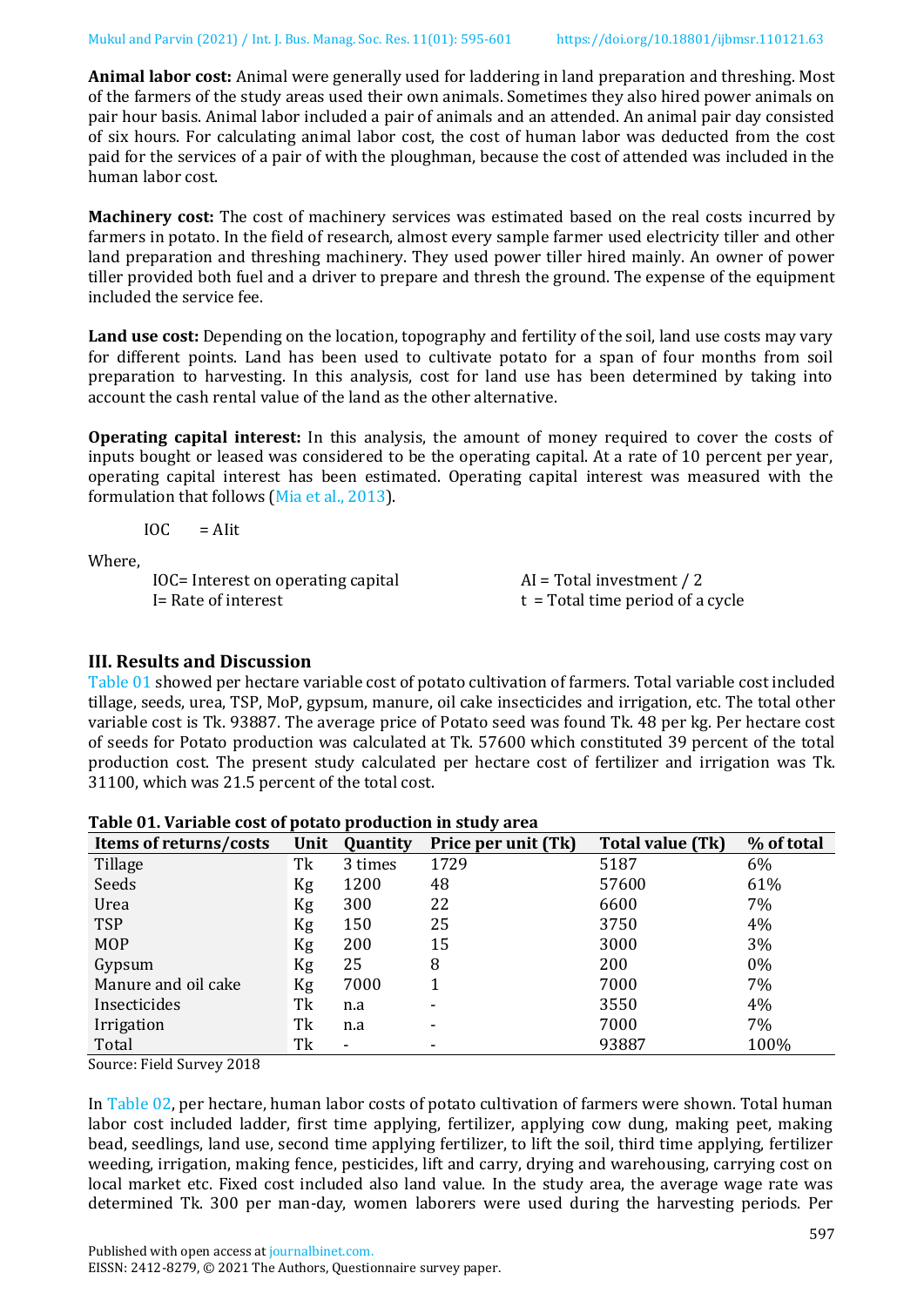hectare cost of human labor was calculated in the present study was Tk. 48264.9, which was 33.36 percent of the total cost.

|                                               |      | Family      |                  |          | <b>Hired</b> |                  |       | <b>Total</b> |                  |
|-----------------------------------------------|------|-------------|------------------|----------|--------------|------------------|-------|--------------|------------------|
| <b>Particulars</b>                            | No   | <b>Wage</b> | Cost<br>(Tk./ha) | No       | <b>Wage</b>  | Cost<br>(Tk./ha) | No    | <b>Wage</b>  | Cost<br>(Tk./ha) |
| Land cleaning                                 | 3.9  | 300.7       | 1174.5           | 3.3      | 290.6        | 952.1            | 7.2   | 295.7        | 2123.4           |
| Land preparation                              | 3.4  | 308.8       | 1050.7           | 2.3      | 304.6        | 690.9            | 5.7   | 306.7        | 1739.2           |
| Ladder                                        | 4.7  | 312.0       | 1474.2           | 2.9      | 306.7        | 888.9            | 7.6   | 309.3        | 2358.2           |
| $1st$ fertilizer application                  | 3.9  | 310.0       | 1210.9           | 1.1      | 343.3        | 389.3            | 5.0   | 326.7        | 1646.4           |
| Applying cowdung                              | 2.4  | 356.0       | 852.3            | 12.1     | 340.6        | 4120             | 14.5  | 348.3        | 5046.9           |
| Making peet                                   | 4.9  | 326.0       | 1588.3           | 5.9      | 333.9        | 1977.5           | 10.8  | 330.0        | 3561.7           |
| Making bed                                    | 2.5  | 359.4       | 887.7            | 13.3     | 353.8        | 4687.9           | 15.7  | 356.6        | 5605.8           |
| Seedlings                                     | 3.1  | 320.9       | 993.9            | 4.1      | 306.9        | 1242.9           | 7.1   | 313.9        | 2243.5           |
| Land use                                      |      |             |                  |          |              |                  |       |              | 24325.1          |
| 2 <sup>nd</sup> fertilizer application        | 3.7  | 331.3       | 1235.7           | 1.4      | 325.0        | 451.8            | 5.1   | 328.2        | 1680.1           |
| To lift the soil                              | 4.5  | 344.2       | 1542.0           | 7.0      | 348.6        | 2433.0           | 11.5  | 346.4        | 3969.6           |
| 3 <sup>rd</sup> fertilizer application        | 4.0  | 327.5       | 1303.5           | 1.9      | 326.7        | 617.5            | 5.9   | 327.1        | 1920.1           |
| Weeding                                       | 3.4  | 323.8       | 1084.7           | 0.9      | 337.5        | 297.0            | 4.2   | 330.7        | 1398.6           |
| Irrigation                                    | 3.5  | 325.6       | 1149.4           | 2.3      | 333.3        | 756.7            | 5.8   | 329.5        | 1910.9           |
| Making fence                                  | 1.9  | 340.0       | 642.6            | $\Omega$ | $\theta$     | $\Omega$         | 1.9   | 340.0        | 642.6            |
| Pesticides                                    | 4.4  | 331.1       | 1460.2           | 6.6      | 360.0        | 2376.0           | 11.0  | 345.6        | 3804.5           |
| Lift and carry                                | 4.0  | 327.5       | 1303.5           | 1.9      | 326.7        | 617.5            | 5.9   | 327.1        | 1920.1           |
| Drying and warehousing                        | 3.9  | 310.0       | 1210.9           | 1.1      | 343.3        | 389.3            | 5.0   | 326.7        | 1646.4           |
| Carrying cost on local<br>market              | 2.4  | 356.0       | 852.3            | 12.1     | 340.6        | 4120             | 14.5  | 348.3        | 5046.9           |
| Total<br>$\mathbf{m}$ , $\mathbf{m}$<br>0.010 | 64.5 | 5910.8      | 21017.3          | 80.2     | 5622.1       | 27008.3          | 144.4 | 5936.8       | 48264.9          |

<span id="page-3-0"></span>

| Table 02. Human labor cost of potato production in study area |  |  |
|---------------------------------------------------------------|--|--|
|                                                               |  |  |

Source: Field Survey 2018

In [Table 03,](#page-3-1) per hectare fixed cost was Tk. 2432.51. In this study, land valuation as its rental price considered the method of estimating the land value. Land cost of potato cultivation was estimated considering land used over a production period of 1 year.

#### <span id="page-3-1"></span>**Table 03. Fixed cost of potato production in study area**

| Items of returns/costs       | Unit Quantity Price per unit (Tk) Total value (Tk) % of total |                 |
|------------------------------|---------------------------------------------------------------|-----------------|
| Interest on OC (Land use) Tk | 24325.1 @10\%                                                 | 2432.51<br>1.24 |

In order to estimate total cost per hectare all the resources used in potato production has been recapture together. Per hectare total cost of potato production was tk. 144584.41 Too get the average per hectare cost of all the resources used in the production process of Potato by the farmers the previous mentioned costs have been summed up in the [Table 04.](#page-3-2)

#### <span id="page-3-2"></span>**Table 04. Per hectare total cost of potato production in study area**

| Items of returns/costs    | Unit | <b>Ariable cost</b> | <b>Fixed cost</b> | <b>Total (Tk)</b> | % of total |
|---------------------------|------|---------------------|-------------------|-------------------|------------|
| Total cost                |      | 142151.90           | 2432.51           | 144584.41         | 100        |
| Source: Field Survey 2018 |      |                     |                   |                   |            |

Source: Field Survey 2018

The average yield of Potato per hectare was 30500 kg and its respective value was calculated at Tk. 254000 in the above [Table 05.](#page-3-3) It may be noted here that the price of potato was reported to be Tk. 8 per kg which was the average farm gate price in the study area. In the case of potato production, the return of by-products is very difficult. But potato chips are one of the most popular food items in our local area. There is very little valuation of the by-product of potatoes.

## <span id="page-3-3"></span>**Table 05. Gross returns of potato production in study area**

| Items of returns/cost | Unit | <b>Quantity</b>          | Price per unit (TK)      | Total value (Tk) | % of Total |
|-----------------------|------|--------------------------|--------------------------|------------------|------------|
| Main product          | Kg   | 30500.00                 | 8.00                     | 244000.00        | 96.99      |
| By-product            | TК   | N/A                      | $\overline{\phantom{a}}$ | 10,000.00        | 3.01       |
| Total returns         | TK   | $\overline{\phantom{0}}$ | $\overline{\phantom{0}}$ | 254000.00        | 100.00     |

Source: Field Survey 2018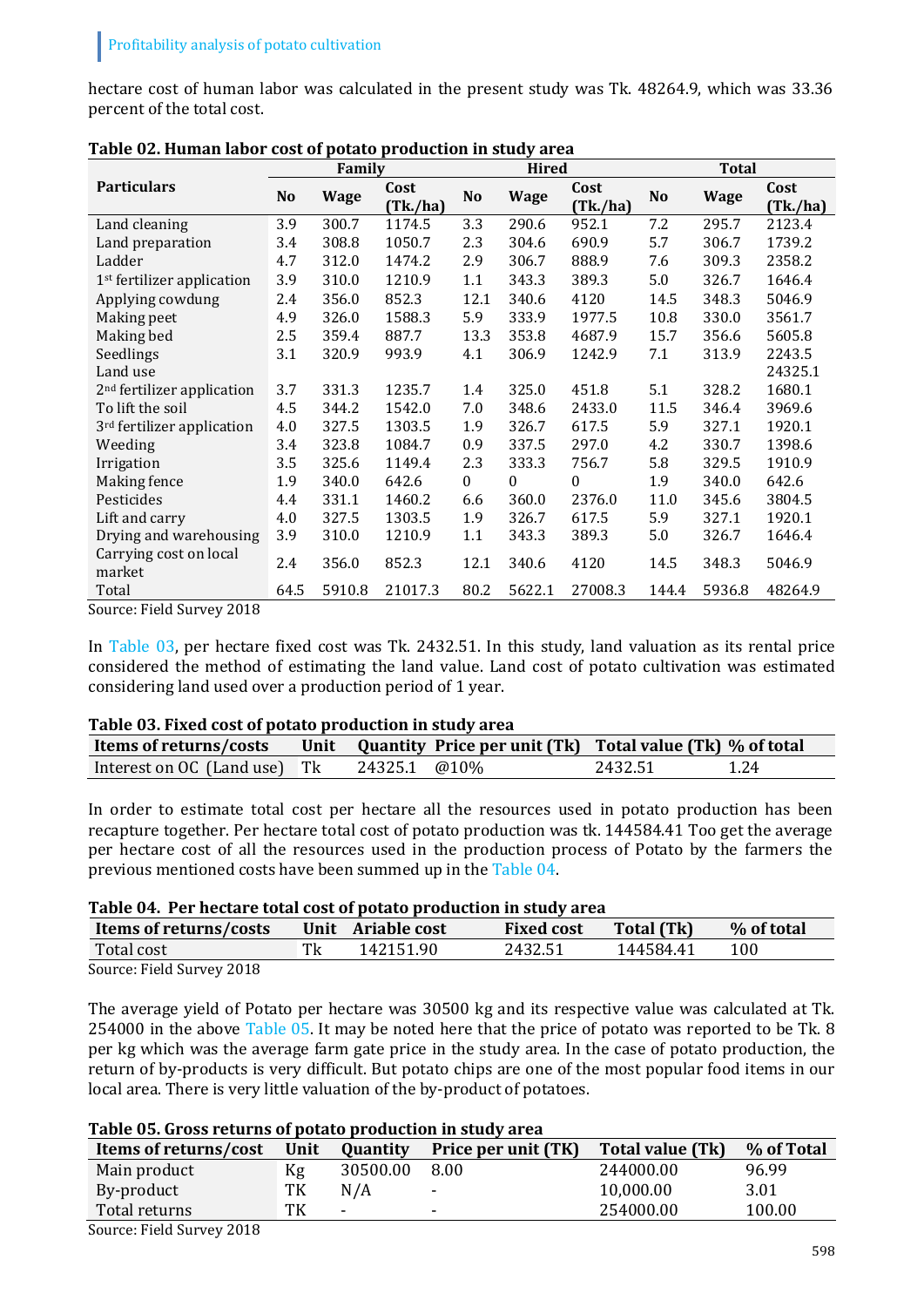The total value of the by-products was Tk. 10,000.00 which was 3.01 percent of the total value. The quantity of the main product was 30500.00 kg. If the price of the potato per unit was Tk. 8.00, the total value of the main product of the potato was Tk. 2,44,000.00 in the study area. It is considered to be 96.9 per cent. Thus, the gross return on potato production was=  $(2,44,000.00+10,000.00)$  Tk. = Tk. 2,54,000.00.

From [Table](#page-4-0) 06 it was clear that that NR was calculated by subtracting TC from GR. NR was estimated at Tk. 109415.49 per hectare for potato production. Potato production is profitable for the farmers of the study area.

## <span id="page-4-0"></span>**Table 06. Net Return (Gross return – Total cost) of potato production in study area**

| Items of returns/costs                               | Unit | <b>Ouantitv</b> | <b>Price per unit (Tk)</b> | <b>Total value (Tk)</b> |
|------------------------------------------------------|------|-----------------|----------------------------|-------------------------|
| Net return                                           | m.   |                 | $\overline{\phantom{0}}$   | 109415.49               |
| $C_{2}$ $\rightarrow$ $D:11C_{2}$ $\rightarrow$ 0.40 |      |                 |                            |                         |

Source: Field Survey 2018

The undiscounted benefit cost ratio (BCR) is a relative measure which is used to compare benefits per unit of cost. It is evident from the table that BCR was 1.78 and 1.75 which indicates that farmers get higher profit. The result clearly suggests that potato production was profitable for farmers in 2018 and per kg cost became Tk. 4.74 for potato [\(Table 07\)](#page-4-1).

#### <span id="page-4-1"></span>**Table 07. BCR (Benefit Cost Ratio) of potato production in study area**

|                           | Tuble of I Ben (Beneitt ecoc Ratio) of potato proudotion in Stati, al cu |                      |                |  |  |  |
|---------------------------|--------------------------------------------------------------------------|----------------------|----------------|--|--|--|
| Items of returns/costs    | GR (Tk.)                                                                 | Total cost/TVC (TK.) | Ratio          |  |  |  |
| BCR (Full Cost Basis)     | 2,54,000.00.                                                             | TC 144584.41         | GR/TC 1.75     |  |  |  |
| BCR (Variable Cost Basis) | 2,54,000.00.                                                             | TVC (142151.90)      | GR/TVC<br>1.78 |  |  |  |
| Source: Field Survey 2018 |                                                                          |                      |                |  |  |  |

Source: Field Survey 2018

## **Profitability of potato cultivation**

The yield of potato was 29.5 tons per hectare which was higher than the national average yield (19.13 t ha-1) [\(BBS, 2015\)](#page-5-4). Earlier [Elias et al,](#page-5-2) (1982) studied improved technology of potato in two district of Bangladesh, Bogra and Munshigonj. They found that the yield per acre hectre was much higher Munshigonj (25009 kg) than that of Bogra (13278 kg). Estimated BCR implicate that the cultivation of potato was still remunerative to the farmers. According to survey in study area the price of potato was reported to be Tk. 8 per kg which was the average farm gate price and the yield of potato 30500 kg per hectare. The gross return and gross margin of potato cultivation were Tk. 2,54,000 and Tk. 1,11,848 per hectare, respectively. The net return of potato cultivation was Tk. 1,09,415.49 per hectare. Although extra amount of variable inputs were used by farmer the average benefit-cost ratios (BCR) were 1.78 and 1.75 on full cost and variable cost basis.

## **Problems on potato cultivation**

For the sake of analytical convenience constraints were broadly classified under three categories such as-

**Economic and technical problems:** The multifarious problems faced by potato growers are universal and are interlinked with one another. The researcher has attempted to throw light on economic and technical problems, based on empirical studies. About 20% farmers said that Lack of scientific knowledge, High prices fertilizer and insecticides and Lack of capital or institution credit are the major problem in th[e Table 08.](#page-4-2)

#### <span id="page-4-2"></span>**Table 08. Major constraints faced by the farmers in producing and marketing of potato**

| <b>Nature of problems</b>               | No of potato farmers | Percentage |
|-----------------------------------------|----------------------|------------|
| Lack of capital or institution credit   | 18                   | 18         |
| Lack of scientific knowledge            | 20                   | 20         |
| Insufficient irrigation                 | 13                   | 13         |
| High prices fertilizer and insecticides | 19                   | 19         |
| Lack of human labor availability        | 15                   | 15         |
| Non availability of quality seed        | 15                   | 15         |

Source: Field survey, 2018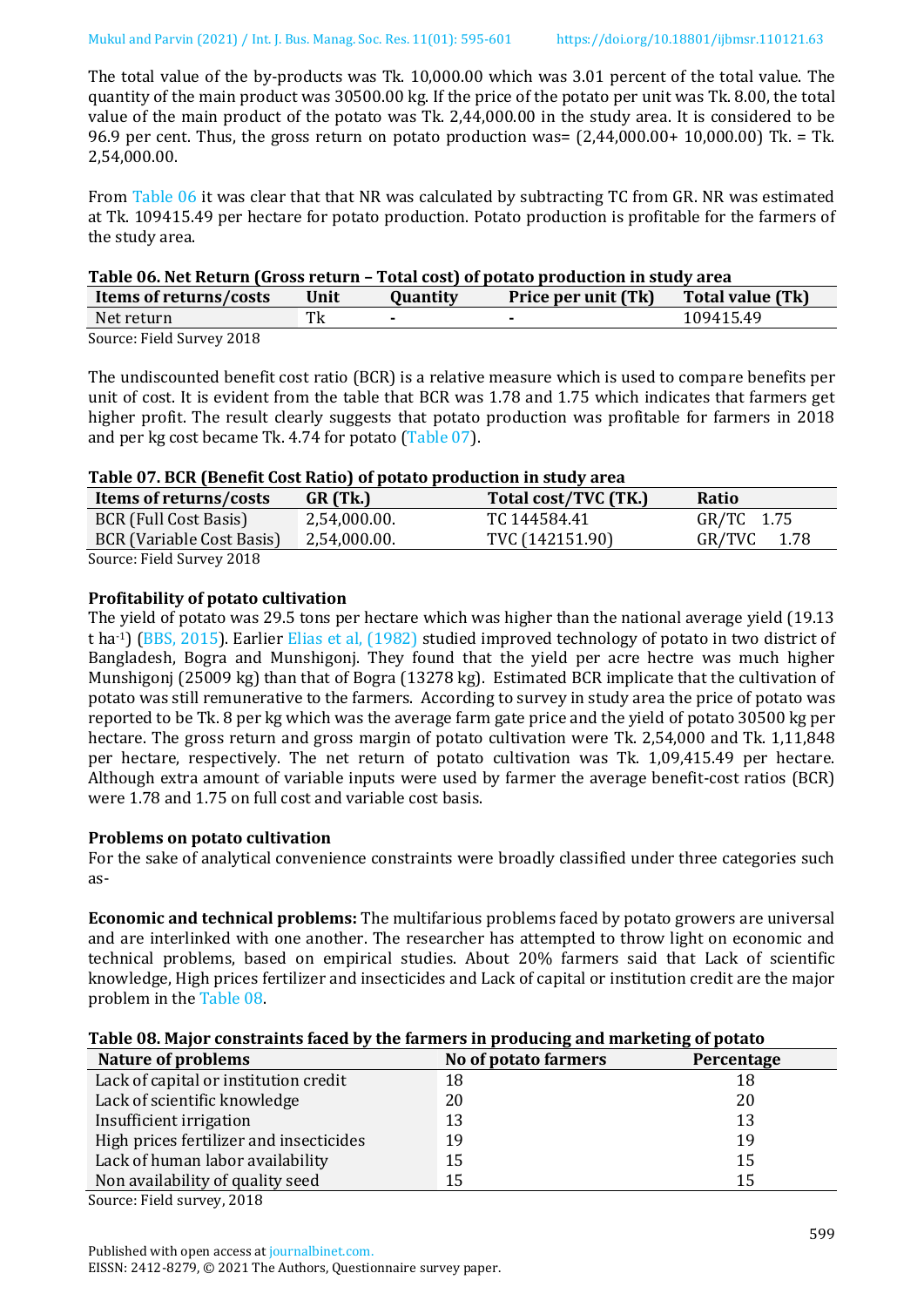**Marketing problems:** Results indicates that around 50% marketing problem related to low market price during harvesting period. Then around 44% was packaging problem in the study area [\(Table](#page-5-5)  [09\)](#page-5-5).

## <span id="page-5-5"></span>**Table 09. Marketing Problem**

| Nature of problems                                   | <b>No of potato Farmers</b> | Percentage |
|------------------------------------------------------|-----------------------------|------------|
| Low market price of product during harvesting period | 50                          |            |
| Packaging problem                                    | 44                          | 44         |
| g and handling problem                               |                             |            |
| Source: Field survey, 2018                           |                             |            |

**Storage Problems:** In [Table 10](#page-5-6) we found that around 36% storage problem related to pest and diseases. Farmers were not aware regarding pest and diseases in the study area.

## <span id="page-5-6"></span>**Table 10. Storage Problem**

| Nature of problems           | No of potato Farmers | Percentage |  |
|------------------------------|----------------------|------------|--|
| Attack by pest and diseases  | 36                   | 36         |  |
| Damage by domestic animal    | 24                   | 24         |  |
| Loss of product due to theft | 30                   | 30         |  |
|                              |                      |            |  |

Source: Field survey, 2018

# **IV. Conclusion**

From the results of the current study, it may be concluded that there are ample scopes which needs to be taken into account to increase the productivity of potato and to rise income, employment rate and nutritional status of the farmers. The management practices of potato production in the study area were not found productive enough. Farmers were still ignorant about the application of inputs in right time with right doses. As a result, they misuse the inputs either by overdose or insufficient dose. Thus well planned management structure with skillful trainer aligned with solving farmer's problems, fulfilling their needs, achieving goals and utilizing resource effectively can lead to enduring production practices and sustainable income earnings from potato.

## **Acknowledgement**

The Author thanks authorities of Sher-e-Bangla Agricultural University Research System (SAURES) for small grant award to conduct this study.

## **References**

- <span id="page-5-0"></span>[1]. Azimuddin, M., Alam, Q. M. and Baset, M. A. (2009). Potato for Food Security in Bangladesh. International Journal of Sustainable Crop Production, 4(1), 94-99.
- [2]. BBS (2016). Yearbook of Agricultural Statistics of Bangladesh, Bangladesh. Bureau of Statistics, Statistical Division, Ministry of Planning, Government of the People's Republic of Bangladesh, Dhaka.
- <span id="page-5-4"></span>[3]. BBS (2015). Yearbook of Agricultural Statistics of Bangladesh, Bangladesh. Bureau of Statistics, Statistical Division, Ministry of Planning, Government of the People's Republic of Bangladesh, Dhaka.
- <span id="page-5-2"></span>[4]. Elias, S. M. and Nazrul, M. I. (1982). Socio- economic Assessment of improved Technology of potato and Identification and Constraints to its higher production. Agricultural Economics Research Report No. 4. Joydebpur, Agricultural Economics Division, BARI.
- <span id="page-5-1"></span>[5]. Firdawsi, J. (2008). An economic study of alternative rice and potato production in selected area of Rangpur district. M.S. Ag. Econ. Unpublished Thesis Submitted to the department of Agricultural Economics, Bangladesh Agricultural University, Mymensingh.
- <span id="page-5-3"></span>[6]. Awal, M. A. Saha, S. R. Khaled, M. M. and Khan, M. A. (2007). An economic analysis of sweet potato cultivation in some selected char areas of Bangladesh. Journal of Bangladesh Agricultural University, 5(1), 159-167.